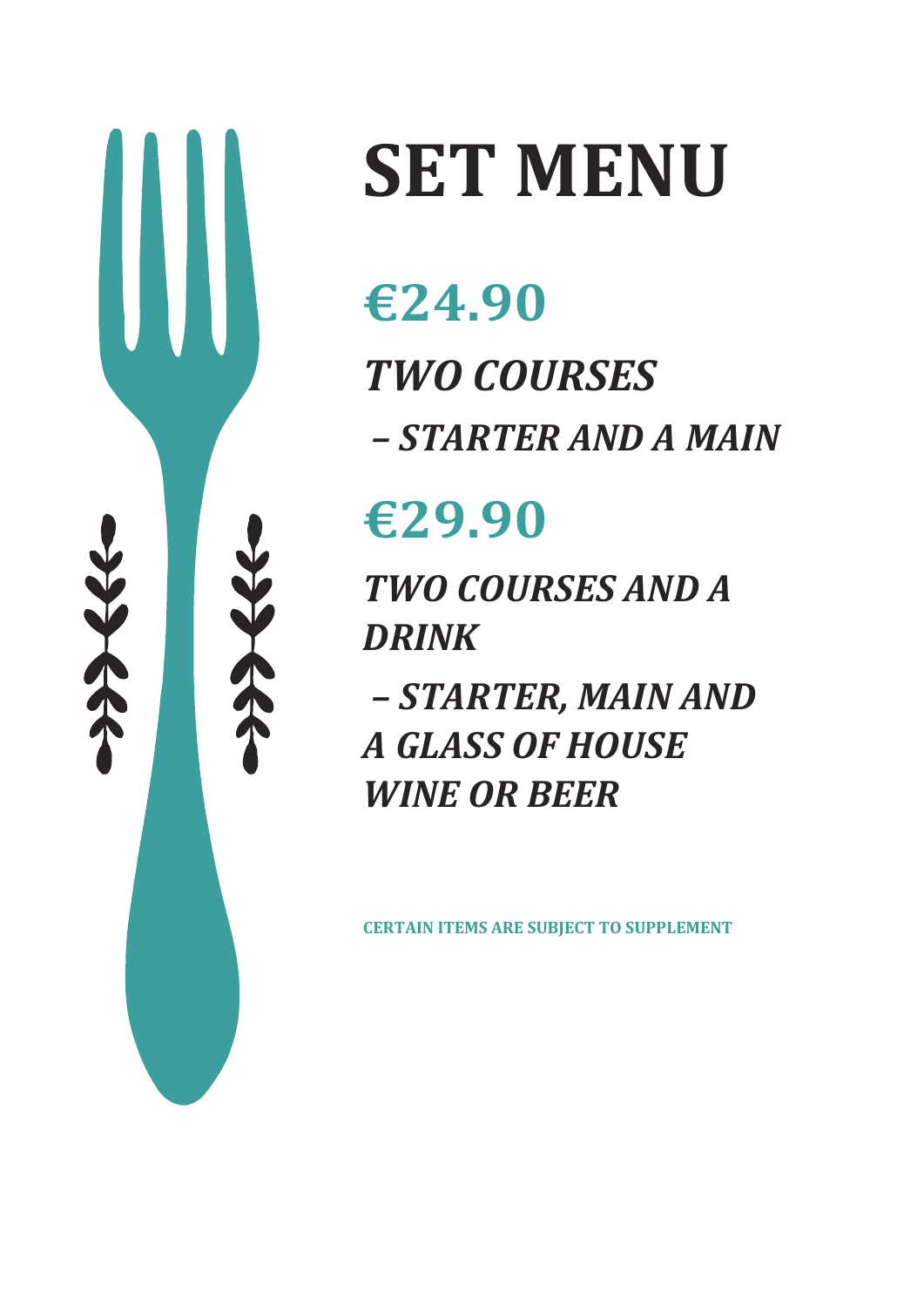# **ANTIPASTI**

# FETA CHEESE SALAD  $\bullet$  €8.5

Salad made up of feta cheese, red onions, olives, vine tomatoes, cucumbers and a mixture of leaves, dressed with extra virgin olive oil.

BRUSCHETTA.  $\bullet$   $\in$ 8.5 Garlic bread topped with fresh tomatoes, basil and extra virgin olive oil.

CROSTINI  $\bullet$   $\epsilon$ 8.5 Garlic bread topped with Napoletana sauce, and mozzarella.

BRIE SALAD  $\otimes$  €8.5 Deep-fried brie cheese on a bed of seasonal leaves. Served with cranberry jam.

SUPPLI DI RISO ● €8.5 Rounded balls of Arborio rice, filled with mozzarella, tossed in breadcrumbs and fried.

# CAPRI SALAD  $\bullet$  €9.9

We import an amazing Burrata di Buffala from Naples - soft, squidgy, and full of flavour. Served with tomatoes, extra virgin oil, fresh basil.

# BURRATA DI BUFALA  $\bullet$  €9.9

Tomatoes, capers and kalamata olives. Burrata is a fresh Italian cheese, made from mozzarella and cream. The outer shell is solid mozzarella while the inside contains mozzarella and cream, giving it an usual soft texture. Served with toasted bread.

MINESTRONE SOUP  $\bullet$   $\in$ 8

MIXED OLIVES  $\bullet$   $\in$ 3.50

| <b>CONTORNI</b>          |                 |               |       |  |  |  |
|--------------------------|-----------------|---------------|-------|--|--|--|
| MIXED LEAVES SALAD       | €3.50           | BABY POTATOES | £350  |  |  |  |
| SEASONAL VEGETABLES      | £3.50           | CHIPS         | €3.50 |  |  |  |
| SWEET FRIES <sup>O</sup> | $\epsilon$ 4.50 | GARLIC BREAD  | €3.50 |  |  |  |

#### $\bullet$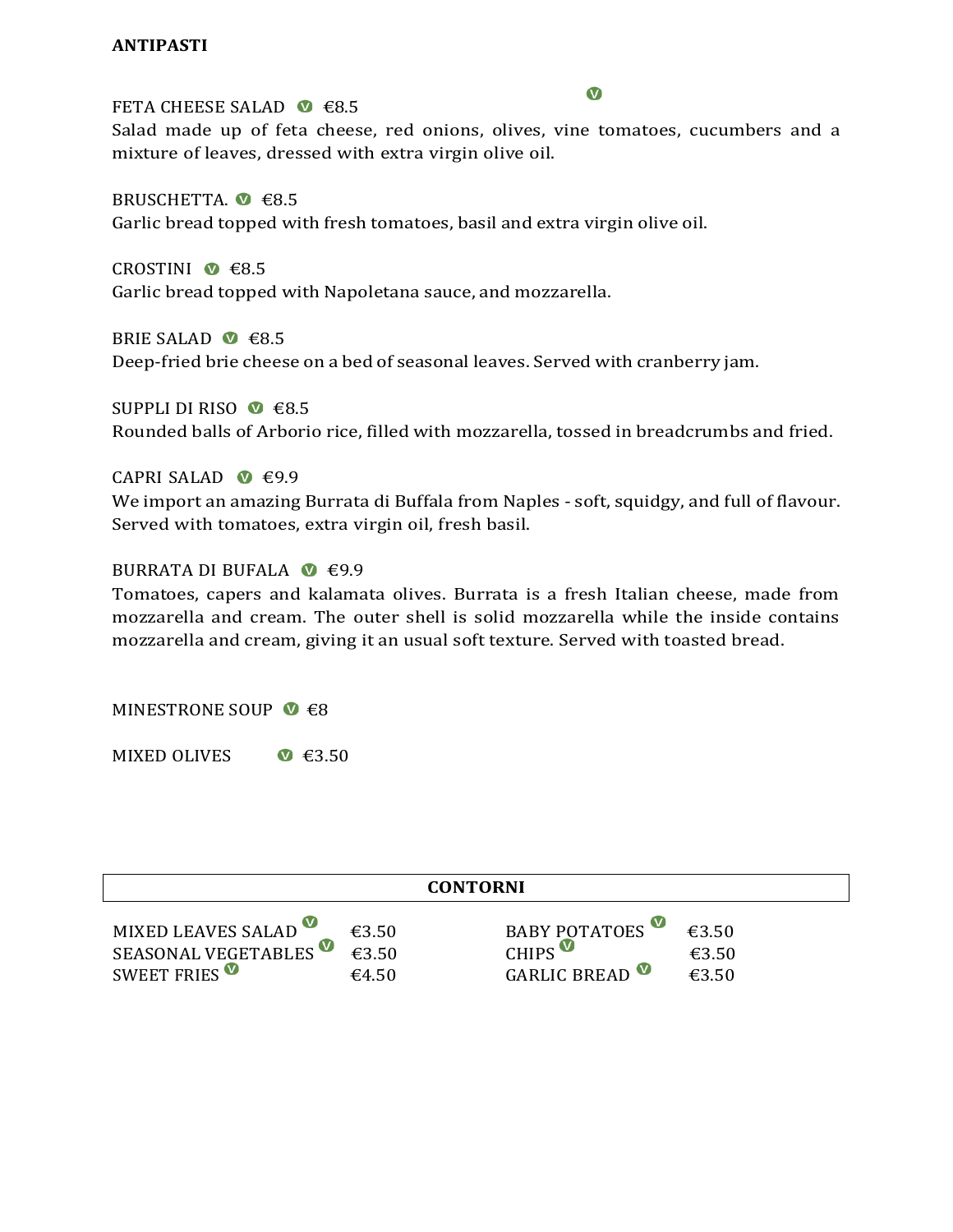# **ANTIPASTI DI CARNE**

#### ANTIPASTO MISTO FOR ONE €9

Traditional Italian starter – A mixed plate of Italian cured meats, Italian cheese and olives.

#### ANTIPASTO MISTO FOR TWO €15

Traditional Italian starter – A mixed plate of Italian cured meats, Italian cheese and olives.

PROSCIUTTO E MELONE €8.5 A light but tasty starter - thin slices of Parma ham, served with juicy melon.

CROSTINI WITH PARMA HAM €8.5 Garlic bread topped with Napoletana sauce, mozzarella and Parma ham.

BBQ CHICKEN WINGS  $\angle$  €9.5 Cajun chicken wings in BBQ sauce.

SPICY CHICKEN WINGS  $\angle$  €9.5 Cajun chicken wings in Frank's sauce. Served with celery and blue cheese dip.

MEATBALLS IN TOMATO SAUCE €8.5 Traditional Italian style meatballs in tomato sauce.

SALAD WITH TUNA AND FETA CHEESE  $€8.5$ Salad leaves, tuna, black olives and feta cheese, tossed in extra virgin olive oil.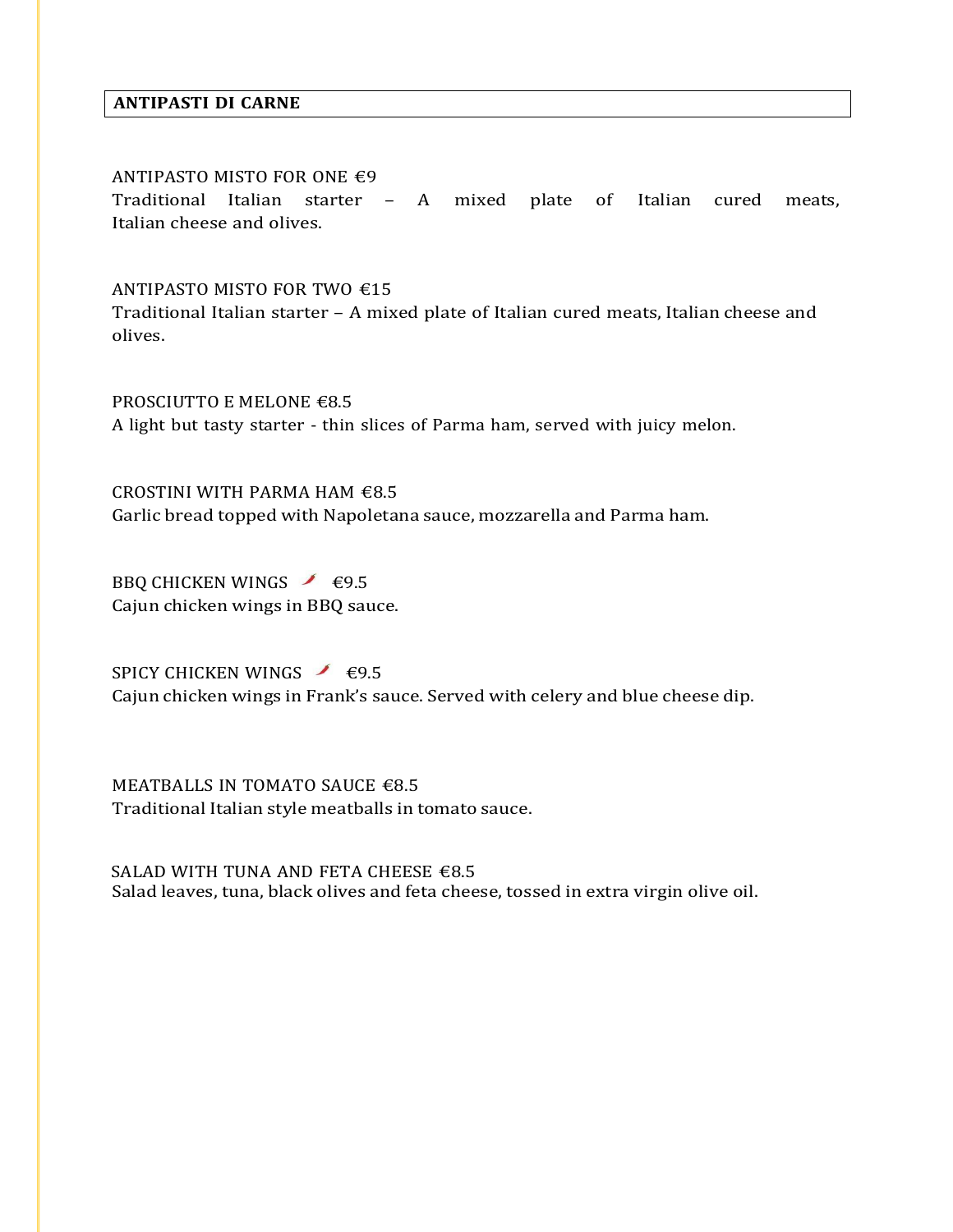# **ANTIPASTI DI MARE**

# SEAFOOD CHOWDER €10.9

Served with toasted ciabatta bread

 CALAMARI FRITTI €9.5 A wonderful starter of deep-fried squid, tossed in seasoned flour and cooked to perfection.

PAN-FRIED SCALLOPS €11.9 or €3 supplement on set menu Scallops pan fried in home-made garlic

SALAD WITH TUNA AND FETA CHEESE €8.5 Salad leaves, tuna, black olives and feta cheese, tossed in extra virgin olive oil.

DEEP FRIED BREADED SCAMPI €9.9 Served with sweet chilli sauce

PAN ROASTED MUSSELS  $\bigvee$  €9.9 White wine, garlic and chilli. Served with toasted bread.

SMOKED SALMON €8.5 Served with mixed crunchy leaves and toasted ciabatta bread

GAMBERI PICCANTI $\leq$  €9.9 Spicy prawns, pan fried with chilli, garlic oil and Arrabbiata sauce.

GAMBERI E CALAMARI FRITTI €9.9 A wonderful starter of deep-fried squid and tiger prawns, tossed in seasonal flour and cooked to perfection.

DEEP FRIED BATTERED TIGER PRAWNS €9.9 Served with home-made garlic mayo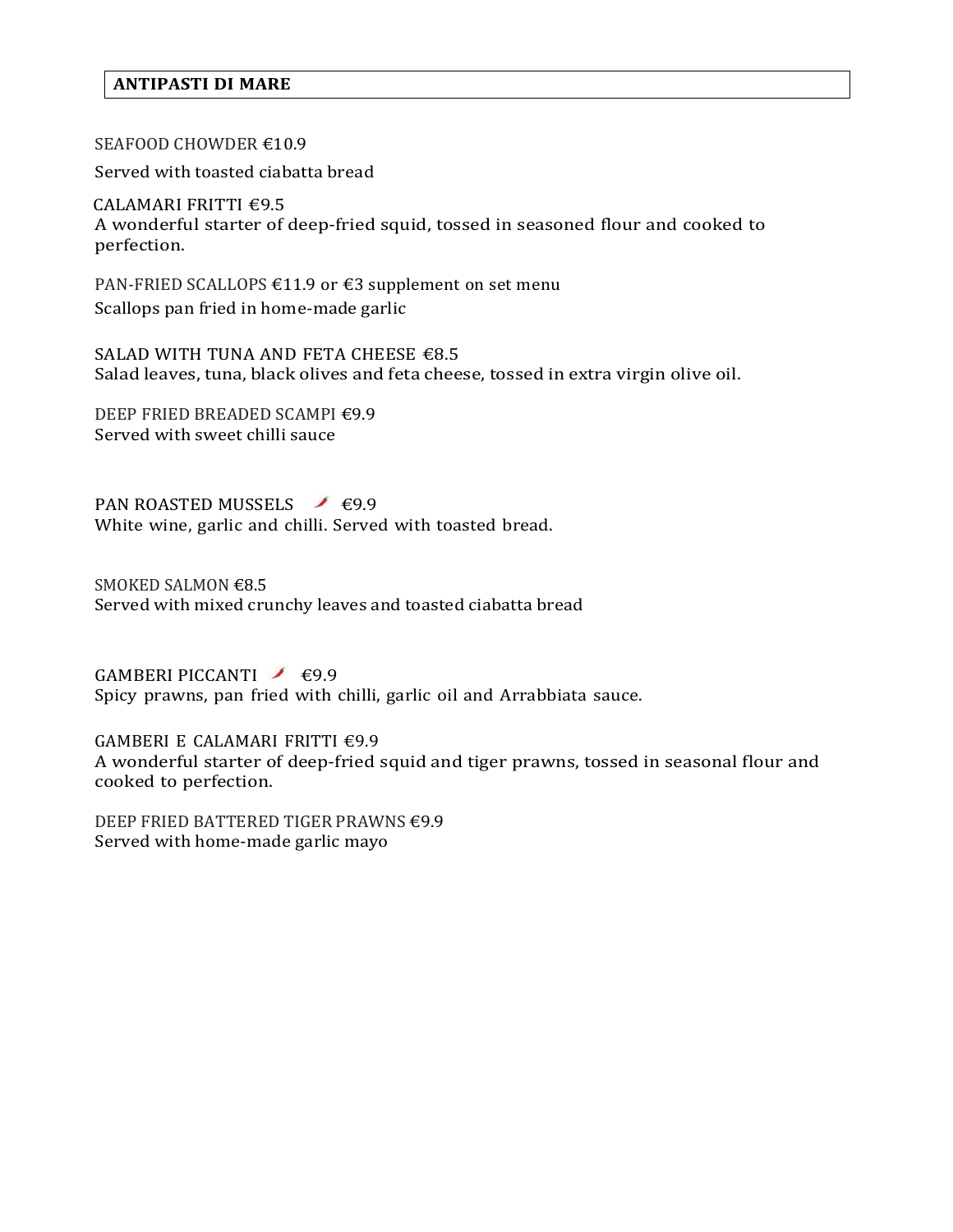#### **PRIMI PIATTI**

# **CARNE**

# **ALL OUR MEAT COURSES ARE SERVED WITH ONE FREE SIDE ORDER. CHOICE OF VEGETABLES, BABY POTATOES, CHIPS OR MIXED SALAD.**

#### **PETTO DI POLLO**

POLLO AL FUNGHI €16 Grilled chicken breast with mushroom sauce.

POLLO ALL'ARRABBIATA  $\leq$  €16 Grilled chicken breast in Arrabbiata sauce.

POLLO AL VINO BIANCO  $€16$ Grilled chicken breast, cooked in white wine sauce.

POLLO ALLA CACCIATORA €16 Grilled chicken breast with peppers, mushrooms and onions. Served on a bed of creamy pesto risotto.

POLLO PARMIGIANA €16 Fried tender fillet of chicken in breadcrumbs, topped with Napoletana sauce and parmesan.

COTOLETTA ALLA MILANESE €16 Fried tender fillet of Irish chicken, coated in breadcrumbs.

POLLO SORRENTO  $\bigcup$  €16 Pan-fried fillet of chicken with onions, mushrooms, and peppers in Napoletana sauce, infused with garlic and chilli.

LAMB SHANK €19.9 Slow cooked tender lamb.

HONEY GLAZED PORK BELLY RIBS €19.9 Slow cooked pork belly ribs of tender pork in honey juice.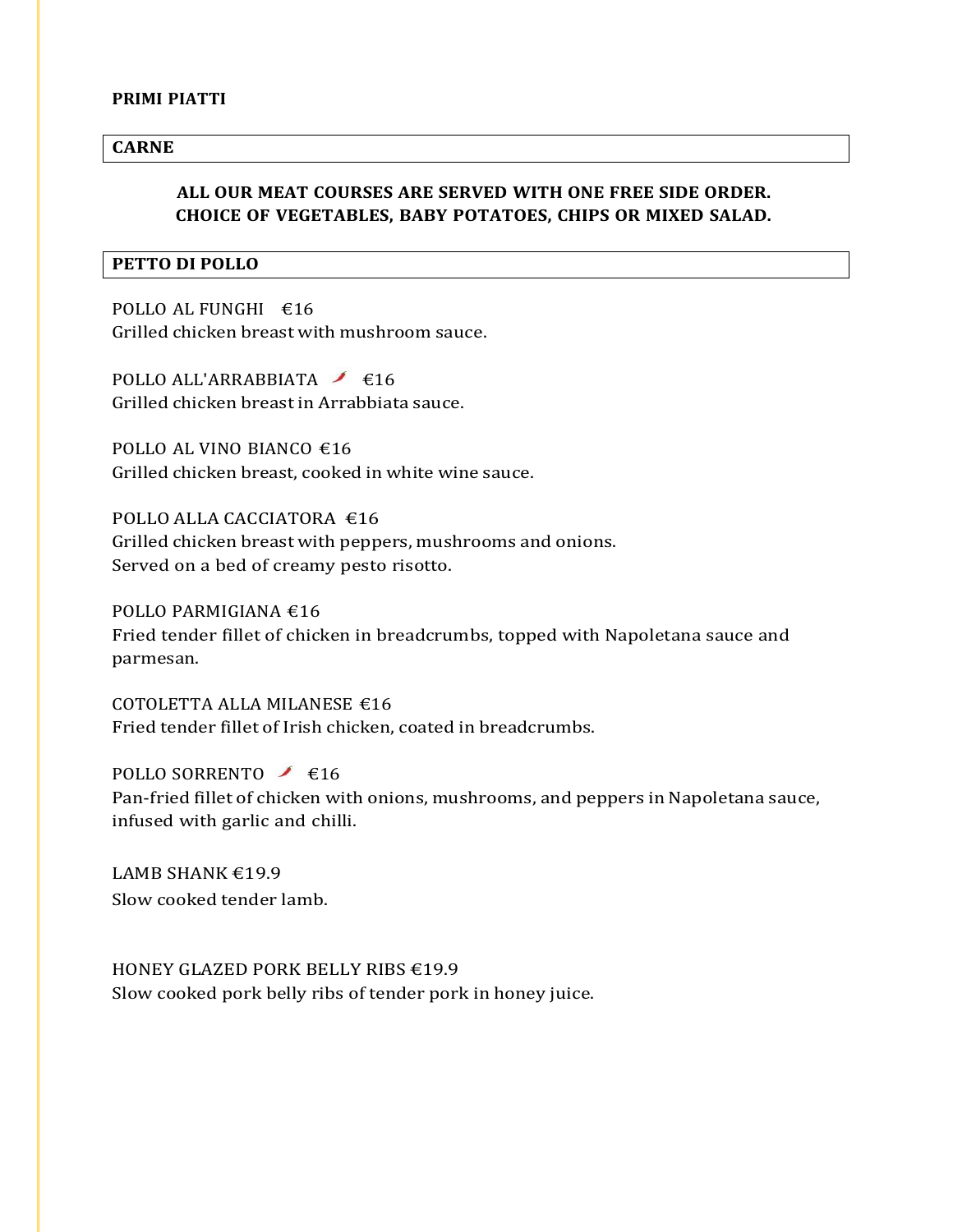# **ALL OUR MEAT COURSES ARE SERVED WITH ONE FREE SIDE ORDER. CHOICE OF VEGETABLES, BABY POTATOES, CHIPS OR MIXED SALAD.**

# **CARNE DI MANZO**

10 OZ RIB-EYE STEAK €23.9 or €5 supplement on set menu

Our thick Rib-eye is aged 21 days for exceptional tenderness and flavour, lightly seasoned and grilled to order. Served with pepper sauce.

HOMEMADE BURGER €16

Bunless burger, served with sauteed onions and mushrooms with pepper sauce.

# **PESCE E FRUTTI DI MARE**

SALMON  $€16$ Oven baked fillet of salmon served with dill sauce.

TUNA STEAK €23.9 or €5 supplement on set menu Grilled steak served with stir-fried veg and lemon sauce.

FILLET OF COD IN PIZZAIOLA SAUCE €16 Fried fillet of cod in a crispy batter with cherry tomato sauce, olives, anchovies, capers.

FILET OF SEA BREAM OR SEA BASS  $\in$  23.9 or  $\in$  5 supplement on set menuPan fried with mixed seafood in creamy sauce

FRITTURA DI GAMBERI E CALAMARI €19.9 Deep fried squid and tiger, tossed in seasonal flour, cooked to perfection.

WHOLE SEA BREAM OR SEA BASS  $\epsilon$ 23.9 or  $\epsilon$ 5 supplement on set menu Oven baked and stuffed with mixed seafood, vegetables and lemon sauce

# **RISOTTO**

RISOTTO WITH MUSHROOMS  $€15.5$ 

Risotto made with mushrooms, sun-dried tomatoes, parsley, garlic and a touch of white wine.

SMOKED SALMON RISOTTO €16.5 Risotto with smoked salmon, rocket and parmesan.

SEAFOOD RISOTTO €16.9

Selected fresh seafood cooked with superfine Arborio rice and fresh herbs.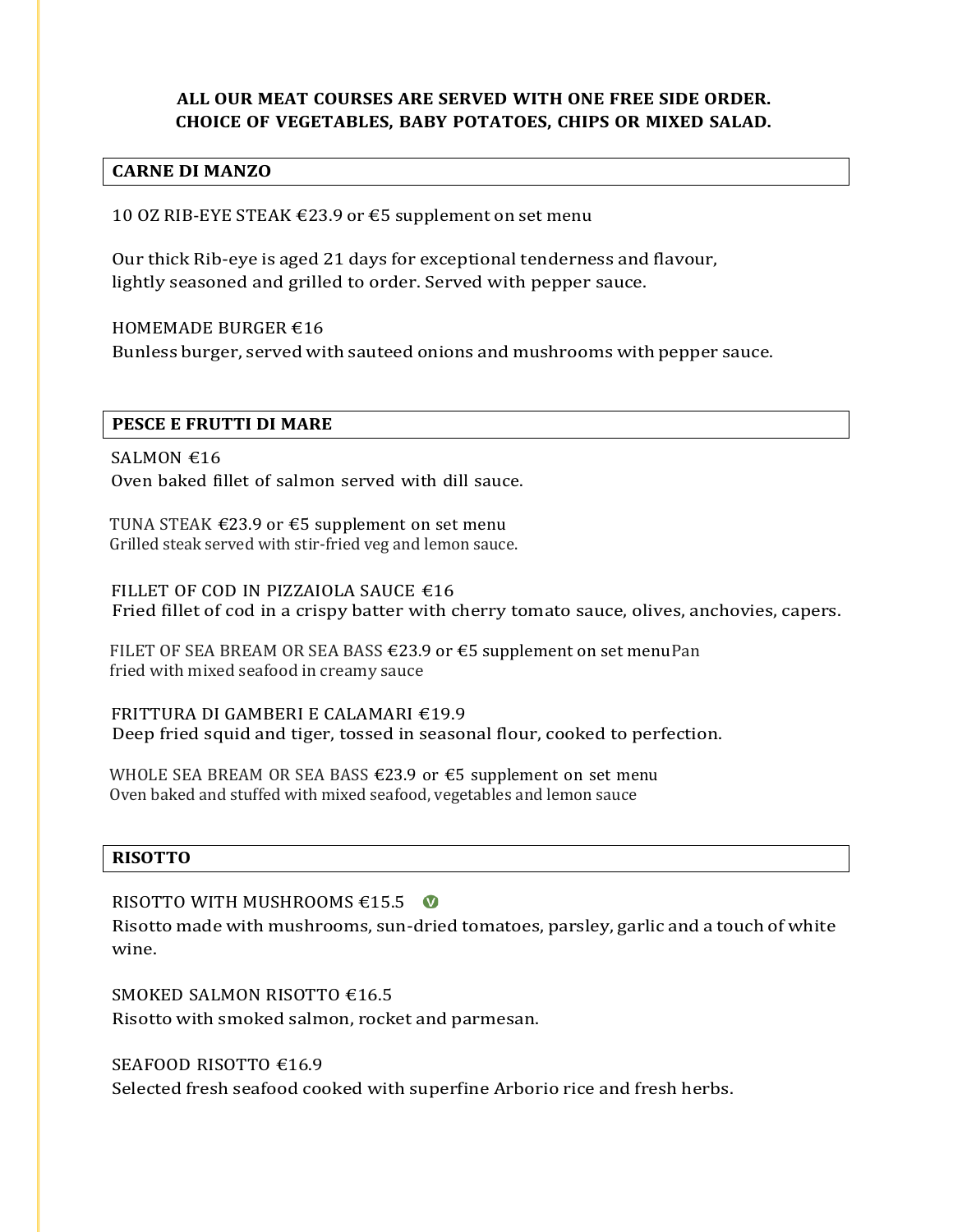# **PASTA**

# **PASTA VEGETARIANA**

PENNE PRIMAVERA €15.9  $\bullet$ Penne pasta with mushrooms, onions, courgettes, mixed peppers in Napoletana sauce.

RAVIOLI CON RICOTTA E SPINACI €15.9  $\bullet$ Ravioli filled with ricotta cheese and spinach served in a slightly creamy rose sauce.

PENNE ALL'ARRABBIATA €15.5  $\sqrt{ }$ 

Typical dish from the South of Italy using our tasty Napoletana tomato sauce with some chilli and garlic.

SPAGHETTI AGLIO E OLIO €15.5  $\sqrt{ }$ Spaghetti with chilli, garlic, olive oil and fresh basil.

# **PASTA AI FRUTTI DI MARE**

PENNE MARE E MONTI  $\bigcup$  €17.9

Penne pasta with strips of beef, succulent prawns, chilli and rich tomato sauce. Finished with cream and basil pesto.

PENNE AL SALMONE €16 Penne pasta in a wonderful slightly creamy tomato sauce with smoked salmon.

SPAGHETTI AGLIO E OLIO WITH PRAWNS  $\bigg/$  €17 Spaghetti with chilli, garlic, olive oil, prawns and fresh basil.

LINGUINE GAMBERONI  $\bigcup$  €17 Big juicy king prawns tossed in white wine, chilli, and served with the traditional choice of thin linguine pasta ribbons.

LINGUINE ALLA PESCATORA  $£17$ 

Tonnarelli pasta with a cocktail of seafood and cherry tomatoes in a white wine and garlic sauce. Served with the side of your choice.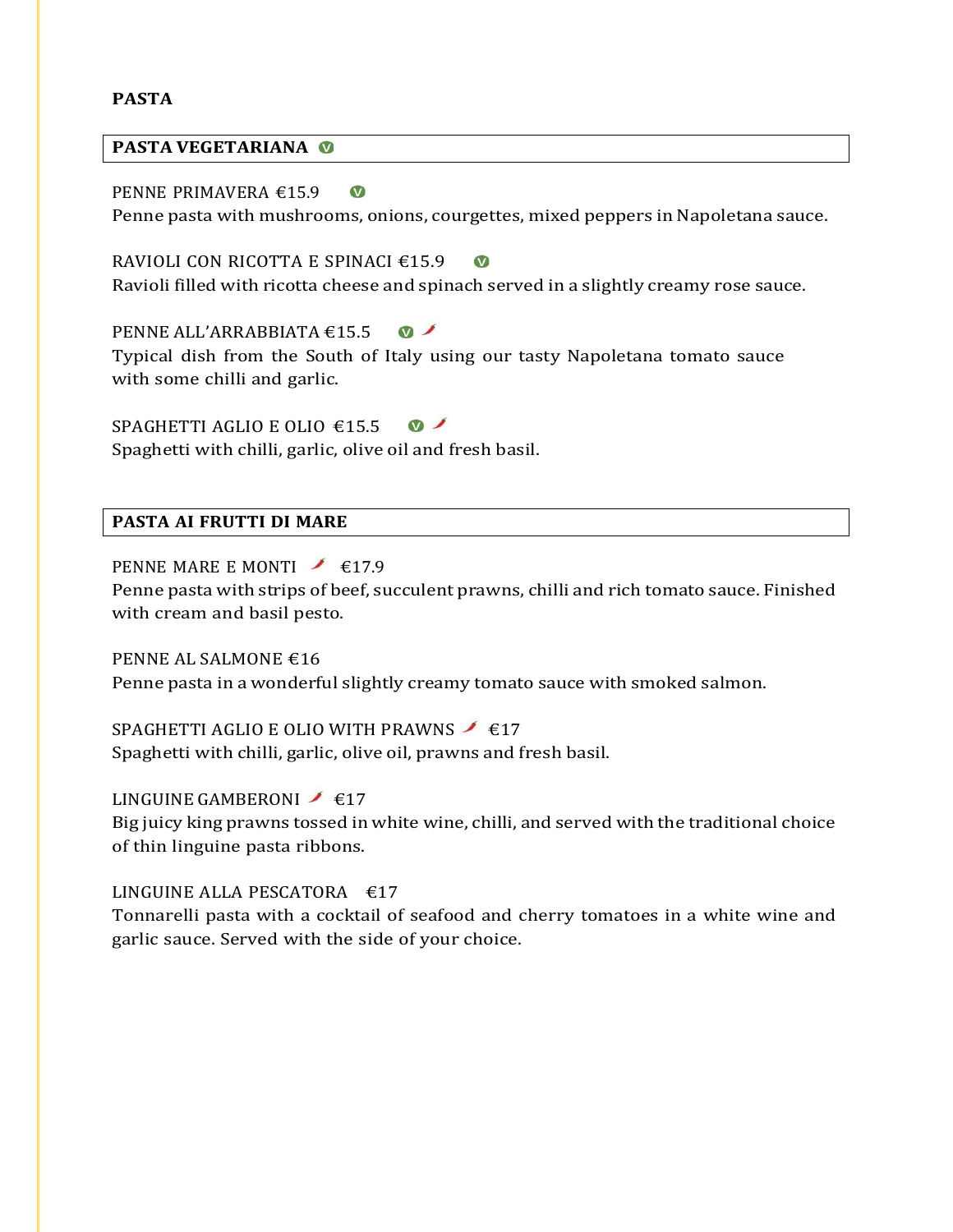# **PASTA CON CARNE**

# SPAGHETTI CONTADINA  $\bigg/$  €16

Spaghetti pasta with strips of chicken, broccoli and sun dried tomatoes in olive oil, garlic and chilli sauce. Finished with fresh basil pesto.

# PENNE ALLA VODKA €16

Penne pasta in a light rose sauce with Italian pancetta. Finished with a hint of vodka.

# PENNE ALL'AMATRICIANA  $\bigcup$  €16

Another well-known traditional Italian pasta dish with our tasty Napoletana sauce, Italian pancetta, shallots, chilli and garlic.

# TAGLIATELLE APRILE €16

Chicken, smoked pancetta, field mushrooms finished with creamy tomato sauce.

# ARRABBIATA 'NDUJA  $\leq 16$

Typical dish from the South of Italy using our tasty Napoletana tomato sauce with some chilli, garlic and 'Nduja. Served with penne pasta.

# PENNE ALL'ARRABBIATA WITH CHICKEN <del>616</del>

Penne with Napoletana sauce, garlic and some nice hot chilli peppers and chicken.

# TAGLIATELLE WITH CHICKEN AND MUSHROOMS €16

Tagliatelle with chicken and mushrooms in a tasty creamy sauce.

# TAGLIATELLE BOLOGNESE €16

Excellent ground beef simmered in a rich tomato and red wine sauce. Served with tagliatelle pasta ribbons.

# RAGU 'NDUJA  $\neq$  £16 Beef Ragu with 'Nduja, penne pasta, garlic and parsley.

SPAGHETTI CARBONARA €16 Spaghetti with crispy pancetta, egg yolk, cream, parmesan cheese and black pepper.

# LASAGNA AL FORNO  $€16$

Sheets of pasta layered with Bolognese and bechamel sauce, parmesan cheese and cooked in the oven, served with a choice of chips or garlic bread.

# SPAGHETTI WITH MEATBALLS  $616$ Spaghetti with meatballs in Napoletana sauce.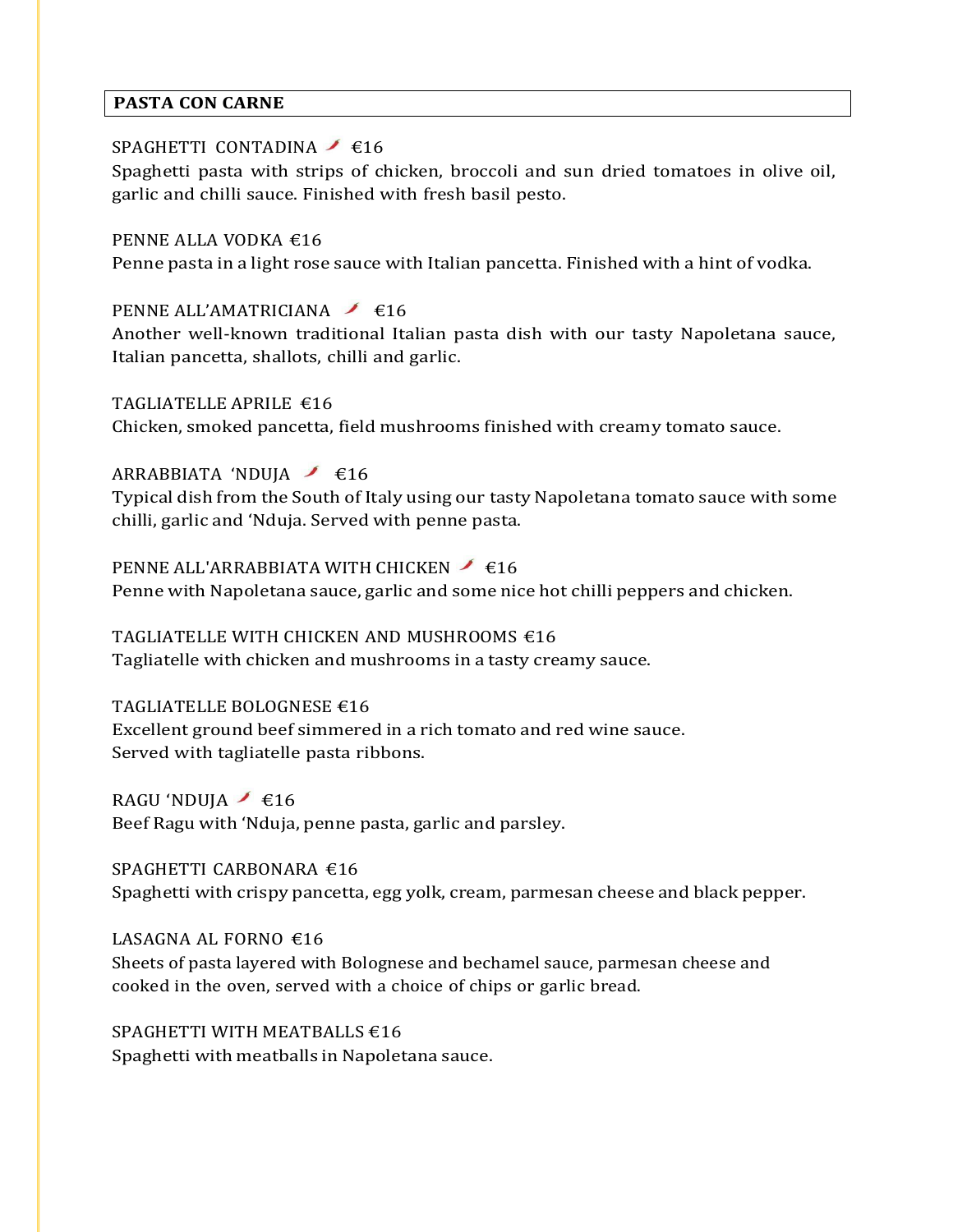#### **PIZZA**

# **DESIGN YOUR OWN**

| Anchovies      | Capers     | Chilli         | Mussels    |
|----------------|------------|----------------|------------|
| Sweet Corn     | Pancetta   | Smoked Chicken | Artichokes |
| Free Range Egg | Pepperoni  | Cajun          | Sun-Dried  |
| Ham            | Pineapple  | Tuna           | Tomatoes   |
| Peppers        | Parmesan   | <b>Basil</b>   | Nduja      |
| Onions         | Jalapenos  | Garlic         | Chorizo    |
| Mushrooms      | Mozzarella | Squid          | Parma Ham  |
| Olives         | Rocket     | Prawns         |            |
|                |            |                |            |

# **PIZZA VEGETARIANA**

 $\bullet$ MARGHERITA €15.5 House blend tomato sauce, Fior di latte mozzarella and fresh basil.

VEGETARIANA €15.5 Napoletana sauce, mushrooms, onions, peppers, sweet corn and Fior di latte mozzarella.

QUATTRO FORMAGGI €15.5 Ricotta cheese, parmesan, cheddar and Fior di latte mozzarella.

DOLCE VITA €15.5<sup>0</sup> Fior di latte mozzarella, caramelised onions, walnuts, honey & goat cheese.

# **PIZZA CON FRUTTI DI MARE**

NAPOLETANA €16 Napoletana sauce, capers, anchovies, olives and Fior di latte mozzarella.

FRUTTI DI MARE PIZZA €17.9 Napoletana sauce, Fior di latte, selected fresh seafood, sun-dried tomatoes and pesto.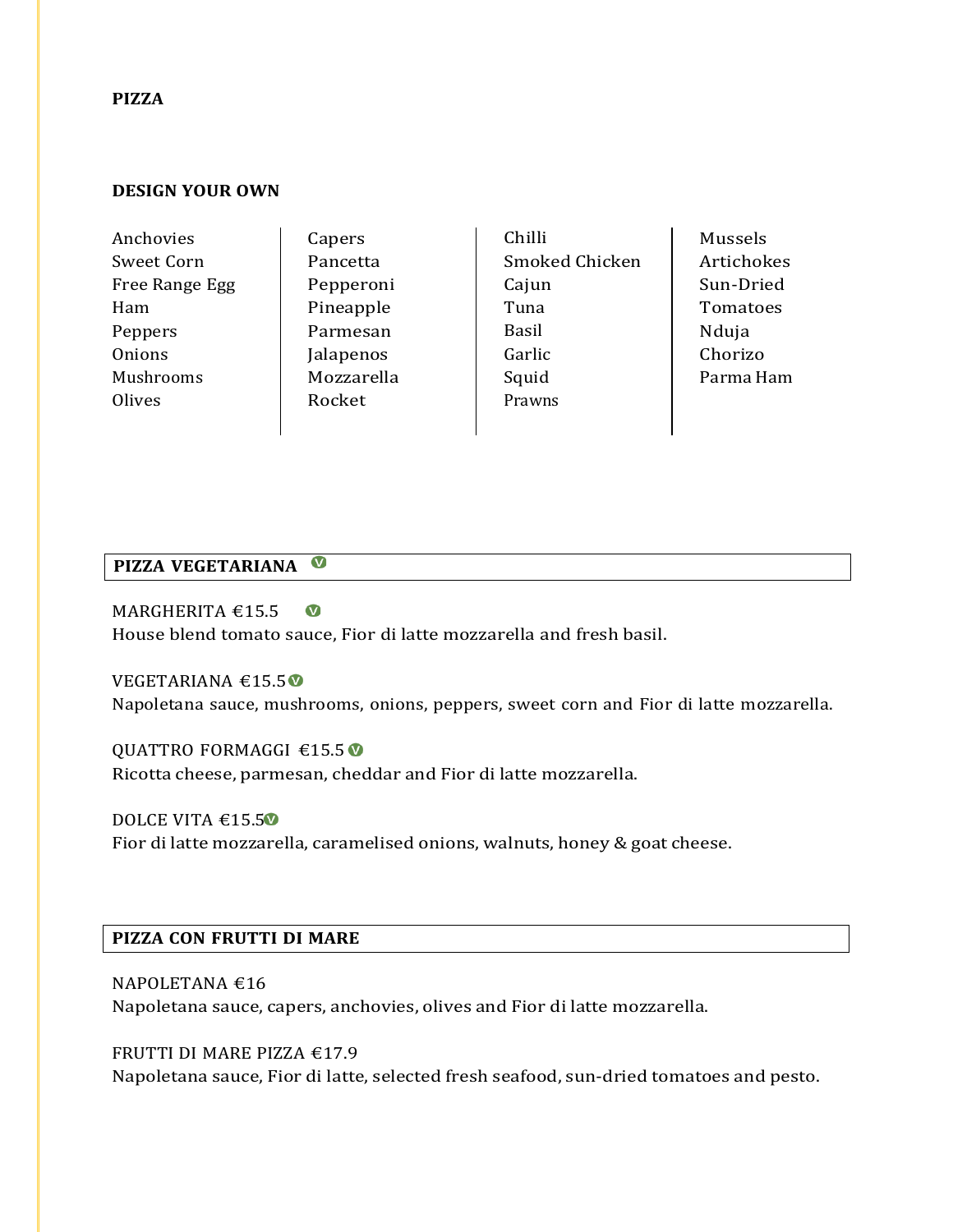# **PIZZA CON CARNE**

# ROMA €15.5

Napoletana sauce, Fior di latte mozzarella, smoked chicken and sweetcorn.

MOLICONE €15.5 Napoletana sauce, Fior di latte mozzarella, ham, pepperoni, free range egg.

CAPRICCIOSA €15.5 Napoletana sauce, Fior di latte mozzarella, ham, mushrooms, artichokes and black olives.

PEPPERONI €15.5 Napoletana sauce, Fior di latte mozzarella, pepperoni.

APRILE €15.5

Strips of smoked Parma ham, rocket salad, parmesan shavings and Fior di latte mozzarella.

# PANCETTA  $€15.5$

Napoletana sauce, Italian pancetta, onions, mushrooms, pepperoni and Fior di latte mozzarella.

HAWAIIAN €15.5 Napoletana sauce, ham, pineapple, sweet corn and Fior di latte mozzarella.

ISABELLA €15 Napoletana sauce, ham, mushrooms and Fior di latte mozzarella.

QUATTRO STAGIONI €15.5 Napoletana sauce, ham, mushrooms, onions, peppers and Fior di latte mozzarella.

DIAVOLA  $€15.5$ Napoletana sauce, strips of smoked Parma ham, pepperoni, Fior di latte mozzarella and chilli.

CALABRESE  $\epsilon$ 15.5 Napoletana sauce, Fior di latte mozzarella, 'Nduja and chorizo.

SALSICCIA €15.5 Napoletana sauce, Fior di latte mozzarella, Italian sausage, mushrooms, and smoked cheese.

RUSTICA  $€15.5$  /

Napoletana sauce, Fior di latte mozzarella, chilli, smoked chicken, Italian sausage, ham and pepperoni.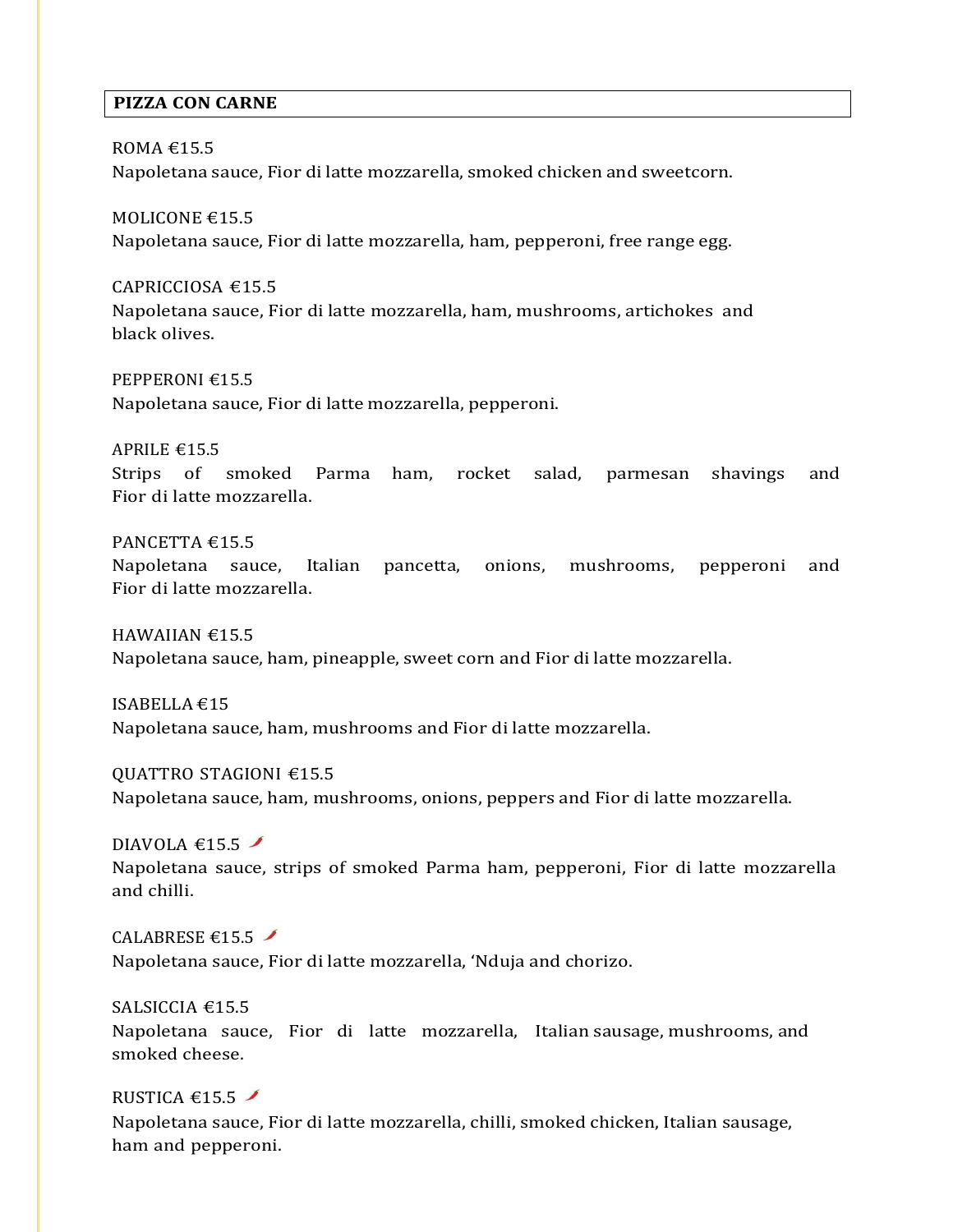# **DOLCE**

# TIRAMISU €7.8

Translated from Italian literally as "pick me up", creamed mascarpone cheese, eggs, boudoir biscuits and a touch of espresso coffee.

# APPLE PIE €7.8

This dessert is so appealing, it consists of chunks of lightly sweetened apple and served with cream and ice cream.

# PANNA COTTA €7.8

Traditional Italian dessert of cream, gently cooked in the oven remaining deliciously soft.

ITALIAN GELATO €1.9 PER SCOOP Choice of Vanilla, Chocolate, Strawberry, Mint.

SEMIFREDDO €7.8 A striking Italian dessert made with a biscuit base and layers of gelato.

RICH CHOCOLATE BROWNIE €7.8 A delicious chocolate experience.

CHOCOLATE CAKE  $€7.8$ Rich chocolate cake, served with fresh cream and ice cream.

CHOCOLATE FONDANT CAKE  $€7.8$ Velvet smooth cake with a melted chocolate core.

# **DOLCETTI** – MINI DESSERTS WITH A COFFEE OR TEA

AFFOGATO €5 ITALIAN ESPRESSO WITH VANILA GELATO.

CHOCOLATE BROWNIE WITH ANY TEA OR COFFEE  $\epsilon$ 5

TIRAMISU WITH ANY TEA OR COFFEE  $\epsilon$ 5

APPLE PIE WITH ANY TEA OR COFFEE  $\epsilon$ 5

SEMIFREDO WITH ANY TEA OR COFFEE  $\epsilon$ 5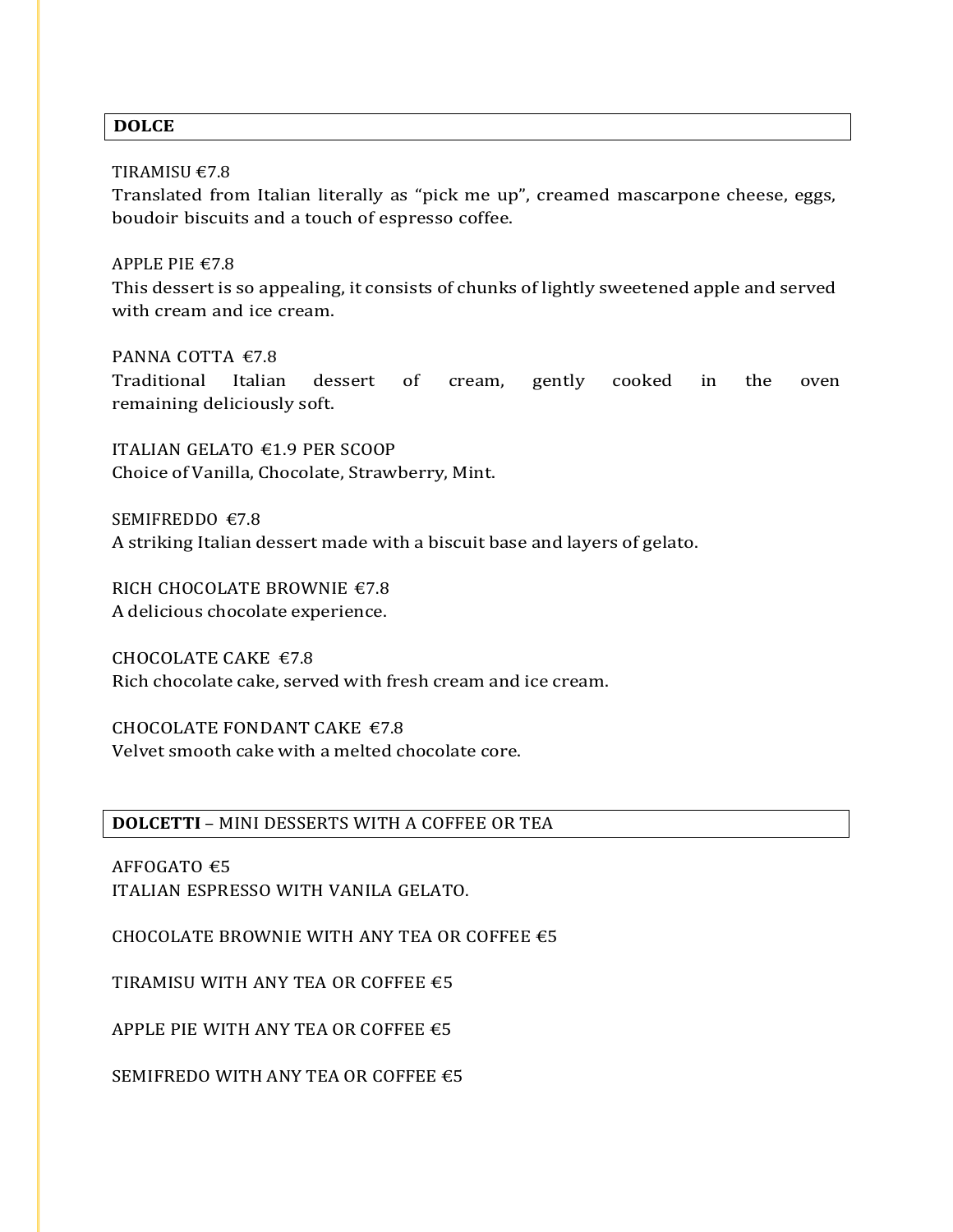# **BEVANDE ANALCOLICHE**

FANTA €3

COKE €3

7UP €3

7 UP FREE €3

COKE ZERO €3

STILL WATER €1.50

SPARKLING WATER €1.50

APPLE JUICE €3

ORANGE JUICE €3

# **TE E CAFFE**

CAPPUCCINO €2.80

LATTE  $€2.80$ 

MOCHA €2.80

ESPRESSO €1.80

DOUBLE ESPRESSO €2.50

AMERICANO €2.50

FLAT WHITE €2.80

HOT CHOCOLATE €2.80

CAMOMILE TEA €2

PEPPERMINT TEA €2

GREEN TEA  $\epsilon$ 2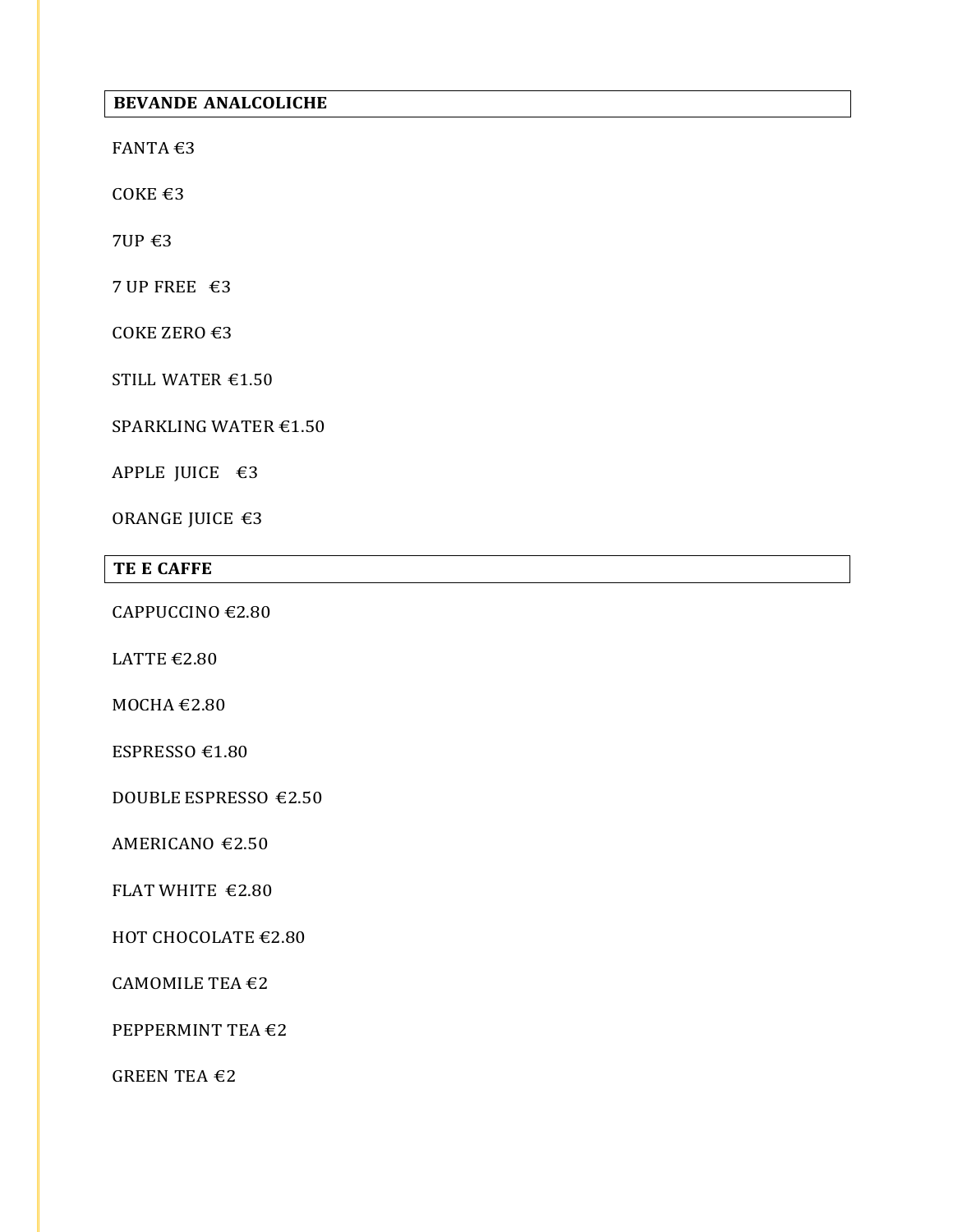| <b>LISTA DEI VINI</b>                                                              |                              |                            |
|------------------------------------------------------------------------------------|------------------------------|----------------------------|
| CLASSIC SPRITZER - Pinot Grigio topped with soda and lemon<br><b>APEROL SPRITZ</b> | €6.9<br>€7.9                 |                            |
| <b>VINO FRIZZANTE</b>                                                              | <b>GLASS</b>                 | <b>BOTTLE</b>              |
| <b>PROSECCO</b>                                                                    | €7                           | €30                        |
| <b>VINO BIANCO</b>                                                                 | <b>GLASS</b>                 | <b>BOTTLE</b>              |
| <b>SAUVIGNON BLANC DOC</b>                                                         | €6.9                         | €27                        |
| PINOT GRIGIO                                                                       | €6.5                         | €26                        |
| <b>GAVI DI GAVI DOC</b>                                                            | €8.8                         | €35                        |
| PINOT GRIGIO DOC                                                                   | €7.5                         | €29                        |
| <b>ROSE</b>                                                                        | <b>GLASS</b>                 | <b>BOTTLE</b>              |
| 'CERASUOLO D'ABRUZZO                                                               | €6.5                         | €26                        |
| <b>VINO ROSSO</b>                                                                  | <b>GLASS</b>                 | <b>BOTTLE</b>              |
| MONTEPULCIANO                                                                      | €6.5                         | €26                        |
| MERLOT LGT VENEZIE                                                                 | €6.9                         | €27                        |
| PRIMITIVO DI MANDURA DOC                                                           | €7.5                         | €29                        |
| NOBILE DI MONTEPULCIANO                                                            | €8.8                         | €35                        |
| RIPASSO VALPOLICELLA VALPANTENA                                                    | €8.8                         | €35                        |
| <b>BARBERA D'ASTI DOCG</b>                                                         | €7.5                         | €29                        |
| NERO D'AVOLA                                                                       | €7.5                         | €29                        |
| <b>BIRRA</b>                                                                       |                              |                            |
| PERONI €5.40                                                                       | NON ALCOHOLIC<br><b>BEER</b> | $\overline{\epsilon}$ 4.90 |